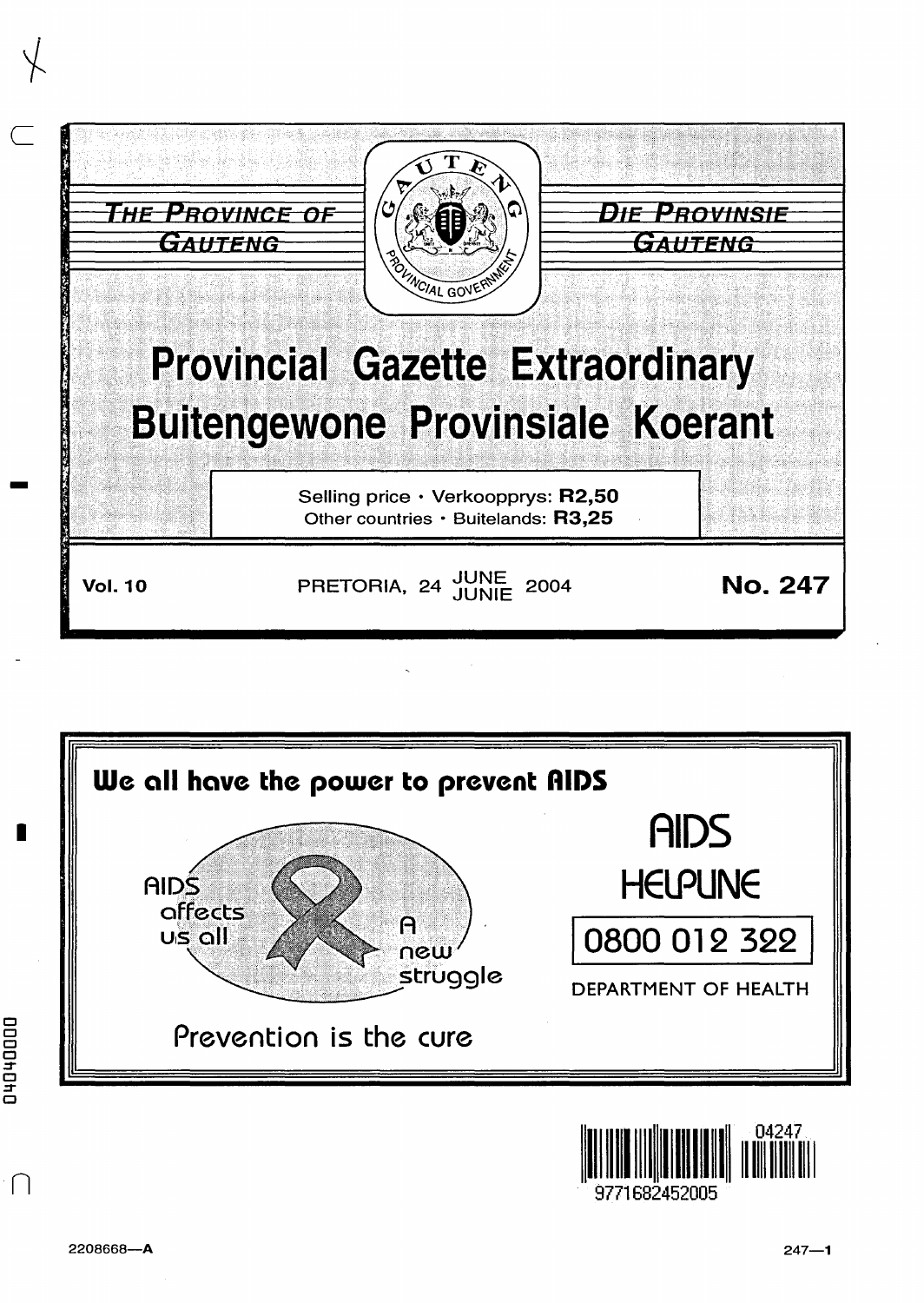×.

|      | <b>CONTENTS • INHOUD</b>                                                                                        |             |                |
|------|-----------------------------------------------------------------------------------------------------------------|-------------|----------------|
| No.  |                                                                                                                 | Page<br>No. | Gazette<br>No. |
|      | <b>LOCAL AUTHORITY NOTICES</b>                                                                                  |             |                |
| 1187 | Town-planning and Townships Ordinance (15/1986): City of Johannesburg Metropolitan Municipality: Declaration as |             | 247            |
| 1188 |                                                                                                                 | 9           | 247            |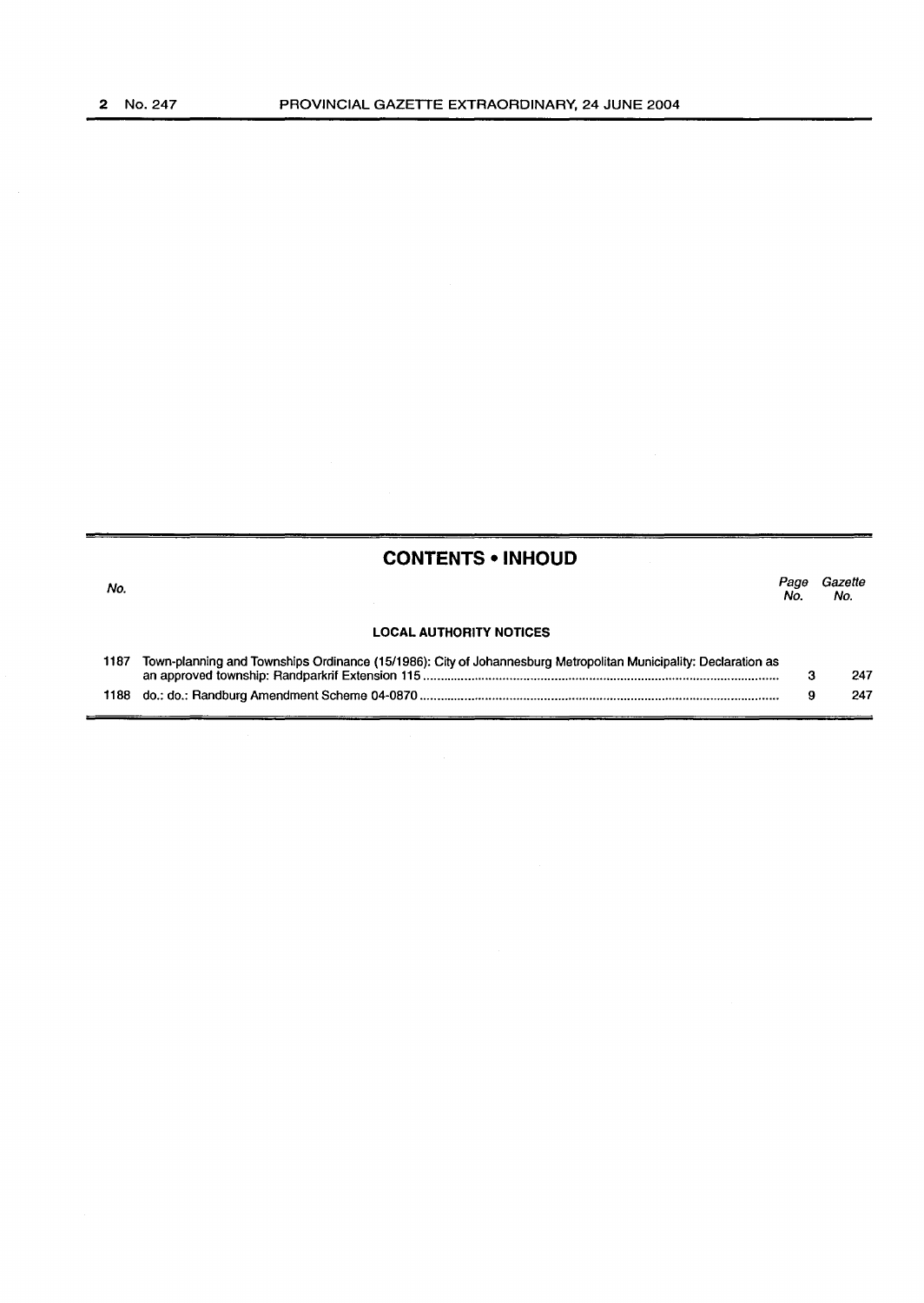## LOCAL AUTHORITY NOTICES

### LOCAL AUTHORITY NOTICE 1187

#### CITY OF JOHANNESBURG, METROPOLITAN MUNICIPALITY

#### {FORMER NORTHERN METROPOLITAN LOCAL COUNCIL)

#### DECLARATION AS APPROVED TOWNSHIP

In terms of Section 103 of the Town Planning and Townships Ordinance, 1986 (Ordinance 15 of 1986) the City of Johannesburg, {former Northern Metropolitan Local Council) hereby declares Randparkrif Extension 115 Township to be an approved township subject to the conditions set out in the schedule hereto.

#### ANNEXURE

STATEMENT OF THE CONDITIONS UNDER WHICH THE APPLICATION MADE BY PAOLO VIMERCATI (HEREIN AFTER REFERRED TO AS THE APPLICANT/TOWNSHIP OWNER) UNDER THE PROVISIONS OF SECTION 98(1) OF THE TOWN PLANNING AND TOWNSHIPS ORDINANCE, 1986 (ORDINANCE 15 OF 1986) FOR PERMISSION TO ESTABLISH A TOWNSHIP ON PORTION 548 (A PORTION OF PORTION 109) OF THE FARM BOSCHKOP NO. 199, REGISTRATION DIVISION I.Q., PROVINCE OF GAUTENG HAS BEEN GRANTED.

#### 1 Conditions of establishment

1.1 Name

The name of the township shall be Randparkrif Extension 115.

#### 1.2 Design

The township shall consist of erven and streets as indicated on General Plan S.G. No. 5015/2003.

## 1.3 Engineering services

- 1.3.1 The township owner shall be responsible for the installation and provision of engineering services including streets and storm-water drainage and a contribution towards bulk sewerage services; and
- 1.3.2 the local authority concerned shall be responsible for the installation and provision of external engineering services;

The township owner shall when he intends to provide the township with engineering and essential services:

- 1.3.3 by agreement with the local authority classify every engineering service to be provided for the township in terms of section 116 of the Town Planning and Townships Ordinance, 1986 (Ordinance 15 of 1986) as an internal or external engineering service and in accordance with the guidelines; and
- 1 .3.4 install or provide all internal and essential services to the satisfaction of the local authority and for this purpose shall lodge reports, diagrams and specifications as the local authority may require.

#### 1.4 Endowment

The township owner shall in terms of section 98(2) of the Town Planning and Townships Ordinance, 1986 (Ordinance 15 of 1986) read with regulation 43 of the Town planning and Townships Regulations, 1986, pay the local authority a lump sum endowment for the provision of land for park (public open space). Such endowment shall be payable as determined by the local authority, in terms of section 81 of the said Ordinance.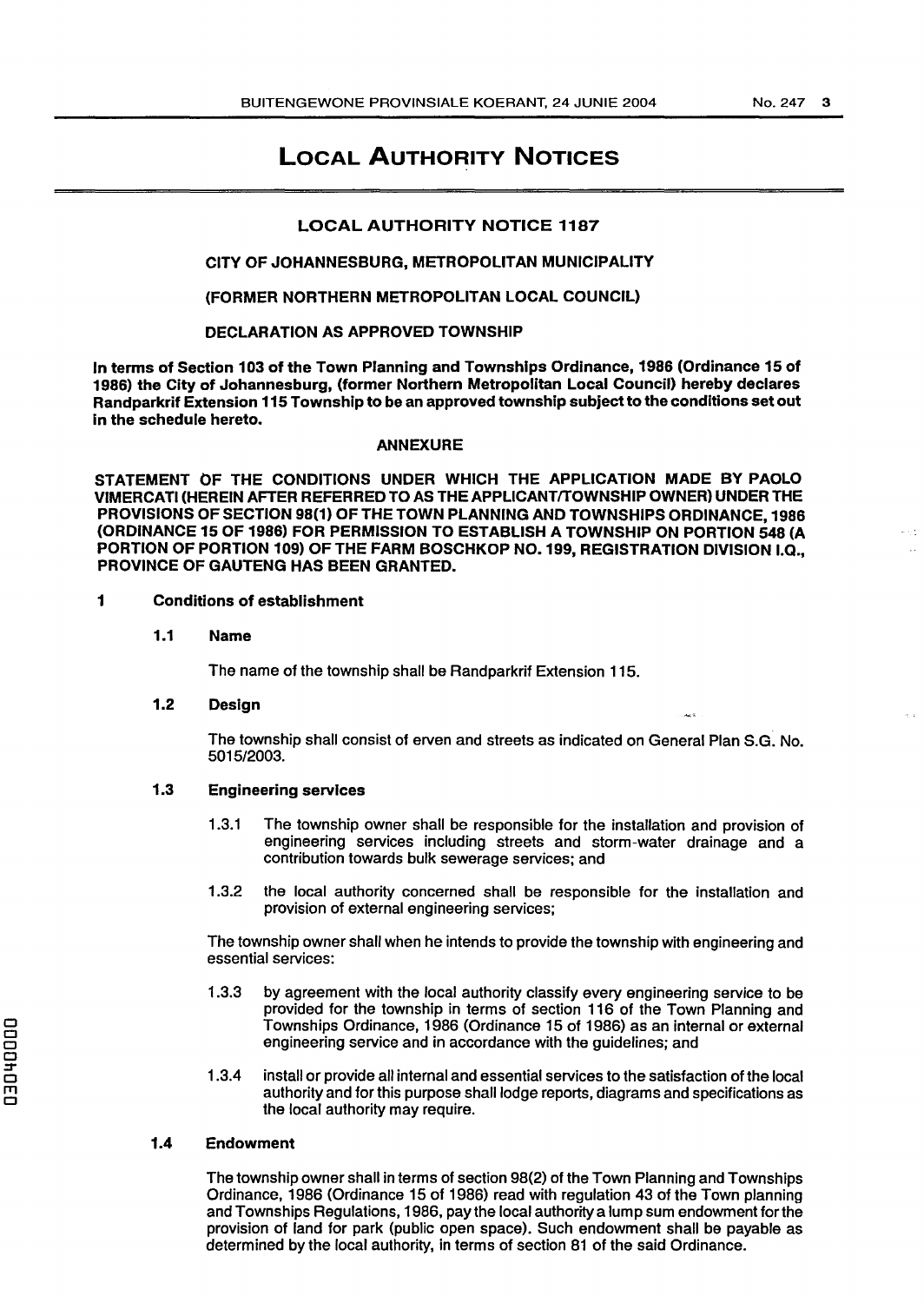#### 1.5 Disposal of existing conditions of title

All erven shall be made subject to existing conditions and servitudes, if any, including the reservation of rights to minerals.

### 1.6 Obligations with regard to services and restriction regarding the alienation of erven

The township owner shall within such period as the local authority may determine, fullfil his obligations in respect of the provisions of water and sanitary services as well as the construction of roads and storm-water drainage and the installation of systems therefore, as previously agreed upon between the township owner and the local authority. Erven may not be alienated or be transferred into the name of a purchaser prior to the local authority certifying that sufficient guaratees/cash contributions in respect of the supply of services by the township owner have been submitted or paid to the said local authority.

#### 1.7 Demolition of buildings and structures

The township owner shall at his own expense cause all existing buildings and structures situated within the building line reserves, side spaces or over common boundaries to be demolished to the satisfaction of the local authority when required by the local authority to do so.

#### 1.8 Removal of litter

The township owner shall at his own expense cause all litter within the township area to be removed to the satisfaction of the local authority when required by the local authority to do so.

#### 1.9 Removal or replacement of municipal services

If, by reason of the establishment of the township, it should become necessary to remove or replace any existing municipal services, the cost thereof shall be borne by the township owner.

#### 1.10 Repositioning of circuits

If, by any reason of the establishment of the township, it should become necessary to reposition any existing circuits of ESKOM, the cost thereof shall be borne by the township owner.

#### 1.11 Formation and duties of Resident's Association

- 1.11.1 The applicant shall properly and legally constitute a Resident's association to the satisfaction of the local authority prior to or simultaneous with the sale of the first erf in the township.
- 1.11.2 Erf 4660 (Access) shall be registered in the name of the Resident's Association and the erf shall not be alienated or transferred into the name of any purchaser, without the written consent of the local authority first having been obtained.
- 1.11.3 Each and every owner of Erven 4630 4659 shall become a member of the Resident's Association upon transfer of the erf. Such Association shall have full responsibility for Erf 4660 for the essential services (excluding services taken over by the local authority) contained herein.
- 1.11.4 The Resident's Association shall have full legal power to levy from each and every member the costs incurred in fulfilling its function and shall have legal recourse to recover such fees in the event of a default by any member.
- 1.11.5 The local authority shall not be liable for the malfunction of the surfacing of the access way and/or any services with the exception of services taken over by the local authority.
- 1.11.6 Access from Erven 4630 4659 to a public road shall be across Erf 4660.
- 1.11.7 The local authority shall have unrestricted access to Erf 4660 at all times.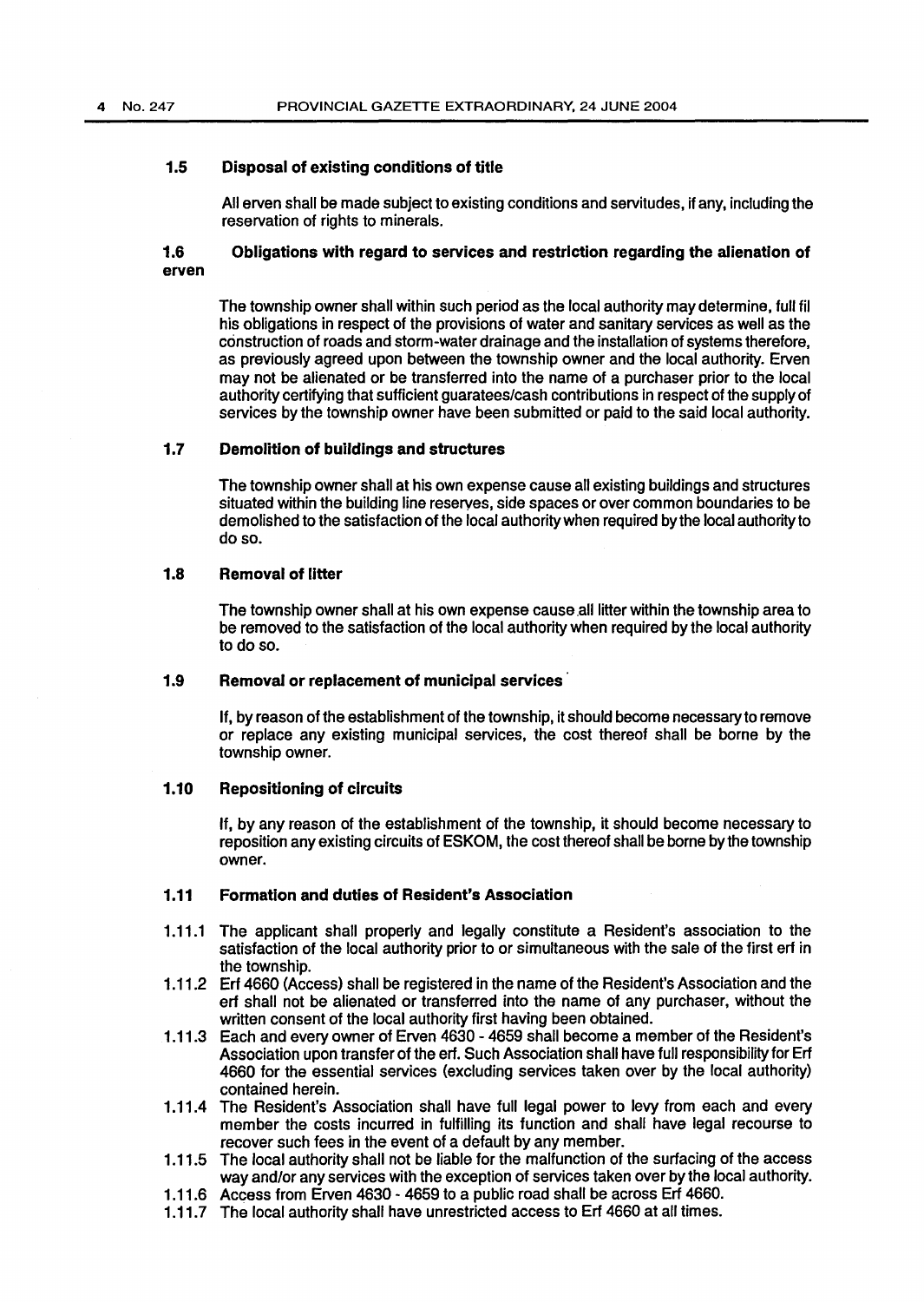## **2 Conditions of title**

#### **2.1 Conditions imposed by the local authority In terms of the provisions of the Town Planning and Townships Ordinance, 1986 (Ordinance 15 of 1986)**

The erven mentioned hereunder shall be subject to the conditions as indicated:

All erven except erf 4660

- 2.1.1 The erven are subject to a servitude, 2 metres wide, in favour of the local authority for sewerage and other municipal purposes, along any two boundaries other than a street boundary and in the case of a panhandle erf, an additional servitude for municipal purposes 2 metres wide across the access portion of the erf, if an when required by the local authority: Provided that the local authority may dispense with any such servitude.
- 2.1.2 No building or other structure shall be erected within the aforesaid servitude area and no large-rooted trees shall be planted within the area of such servitude or within 2 (two) metres thereof.
- 2.1.3 The local authority shall be entitled to deposit temporarily on the land adjoining the aforesaid servitude such material as may be excavated by *it* during the course of the construction, maintenance or removal of such sewerage mains and other work as it, in its discretion may deem necessary and shall further be entitled to reasonable access to the said land for the aforesaid purpose subject to any damage done during the process of the construction, maintenance or removal of such sewerage mains and other works being made good by the local authority.
- 2.1.4 Erf 4660

The entire Erf 4660 is subject to a servitude for right of way and municipal purposes in favour of the local authority as indicated on the General Plan.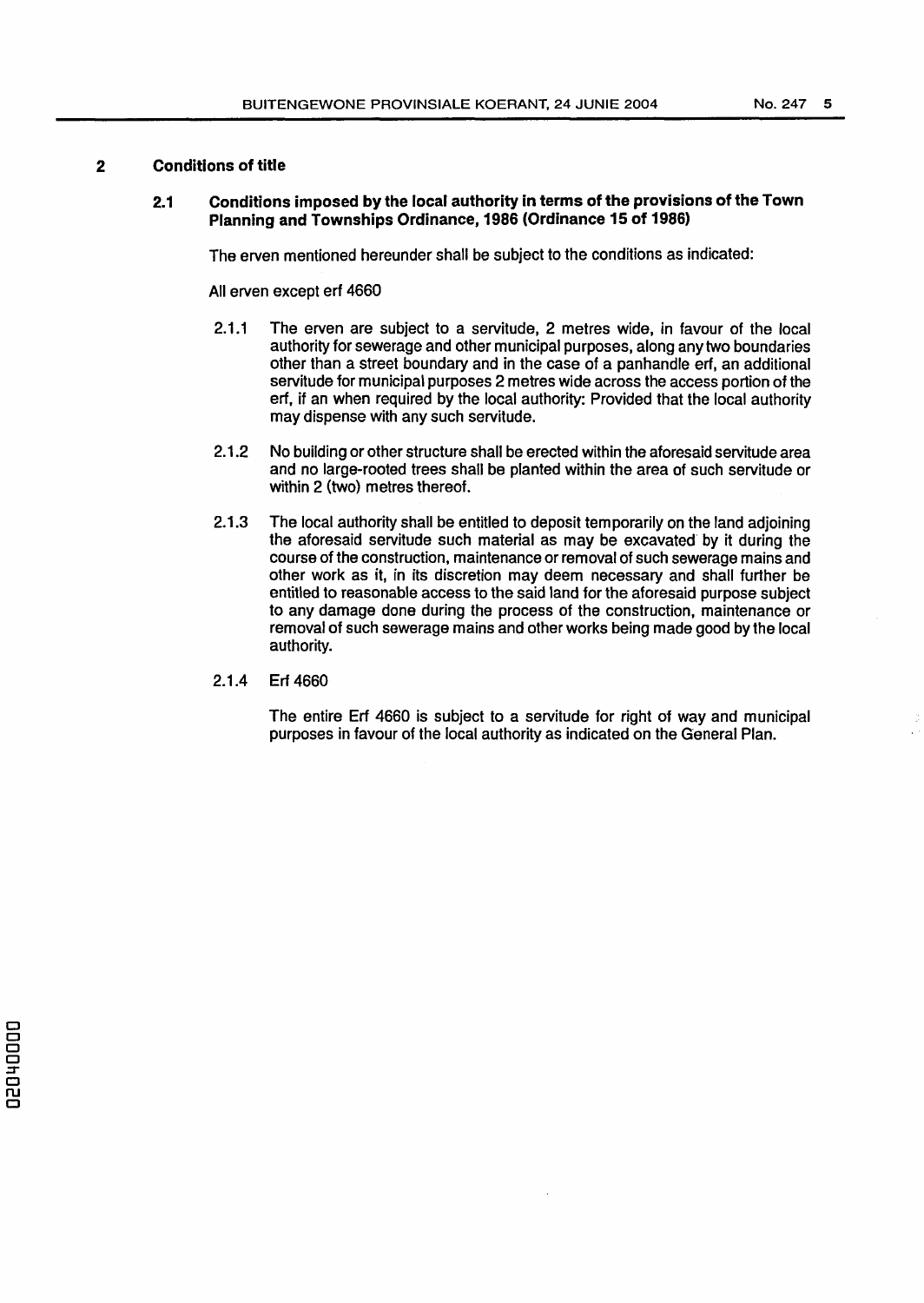#### PLAASLIKE BESTUURSKENNISGEWING 1187

#### JOHANNESBURG STAD, METROPOLITAANSE MUNISIPALITEIT

#### (GEWESE NOORDELIKE METROPOLIT AANSE PLAASLIKE RAAD)

### VERKLARING TOT 'N GOEDGEKEURDE DORP

Jngevolge Artikel103 van die Ordonnansie op Dorpsbeplanning en Dorpe,1986 (Ordonnansie 15 van 1986), verklaar die Johannesburg Stad, (vroeer Noordelike Metropolitaanse Plaaslike Raad) hierby Randparkrif Ultbreiding 115 tot 'n goedgekeurde dorp onderworpe aan die voorwaardes uiteengeslt in die bygaande bylae.

#### BYLAE

STAAT VAN VOORWAARDES WAAROP DIE AANSOEK GEDOEN DEUR PAOLO VIMERCATI (HIERNA DIE AANSOEKDOENER GENOEM) INGEVOLGE DIE BEPALINGS VAN ARTIKEL 98(1) VAN DIE ORDONNANSIE OP DORPSBEPLANNING EN DORPE, 1986 (ORDONNANSIE 15 VAN 1986), OM TOESTEMMING OM 'N DORP TE STIG OP GEDEELTE 548 ('N GEDEELTE VAN GEDEELTE 109) VAN DIE PLAAS BOSCHKOP N0.199, REGISTRASIE AFDELING I.Q., PROVINSIE VAN GAUTENG, TOEGESTAAN IS.

#### 1. Stigtingsvoorwaardes

#### 1.1 Naam

Die naam van die dorp is Randparkrif Uitbreiding 115.

#### 1.2 Ontwerp

Die dorp bestaan uit erwe en strate soos aangedui op Algemene Plan L.G. No. 5015/2003.

## 1.3 lngenleursdlenste

- 1.3.1 Die dorpseienaar is verantwoordelik vir die installering en voorsiening van ingenieursdienste insluitende strate en storm water dreinering soewel as 'n bydra vir eksterne dienste; en
- 1.3.2 die plaaslike bestuur is verantwoordelik vir die installering en voorsiening van eksterne ingenieursdienste.

Die dorpseienaar sal, wanneer hy van voorneme is om die dorp van ingenieurs- en noodsaaklike dienste te voorsien:

- 1.3.3 elke ingenieursdiens wat vir die dorp voorsien moet word, ingevolge artikel116 van die Ordonnansie op Dorpsbeplanning en Dorpe, 1986 (Ordonnansie 15 van 1986) by ooreenkoms met die plaaslike bestuur klassifiseer as interne en eksterne ingenieursdienste; en
- 1.3.4 aile interne ingenieursdienste en noodsaaklike dienste installeer en voorsien tot bevrediging van die plaaslike bestuur en vir hierdie doel moet die verslae, planne en spesifikasies soos vereis deur die plaaslike owerheid ingedien word.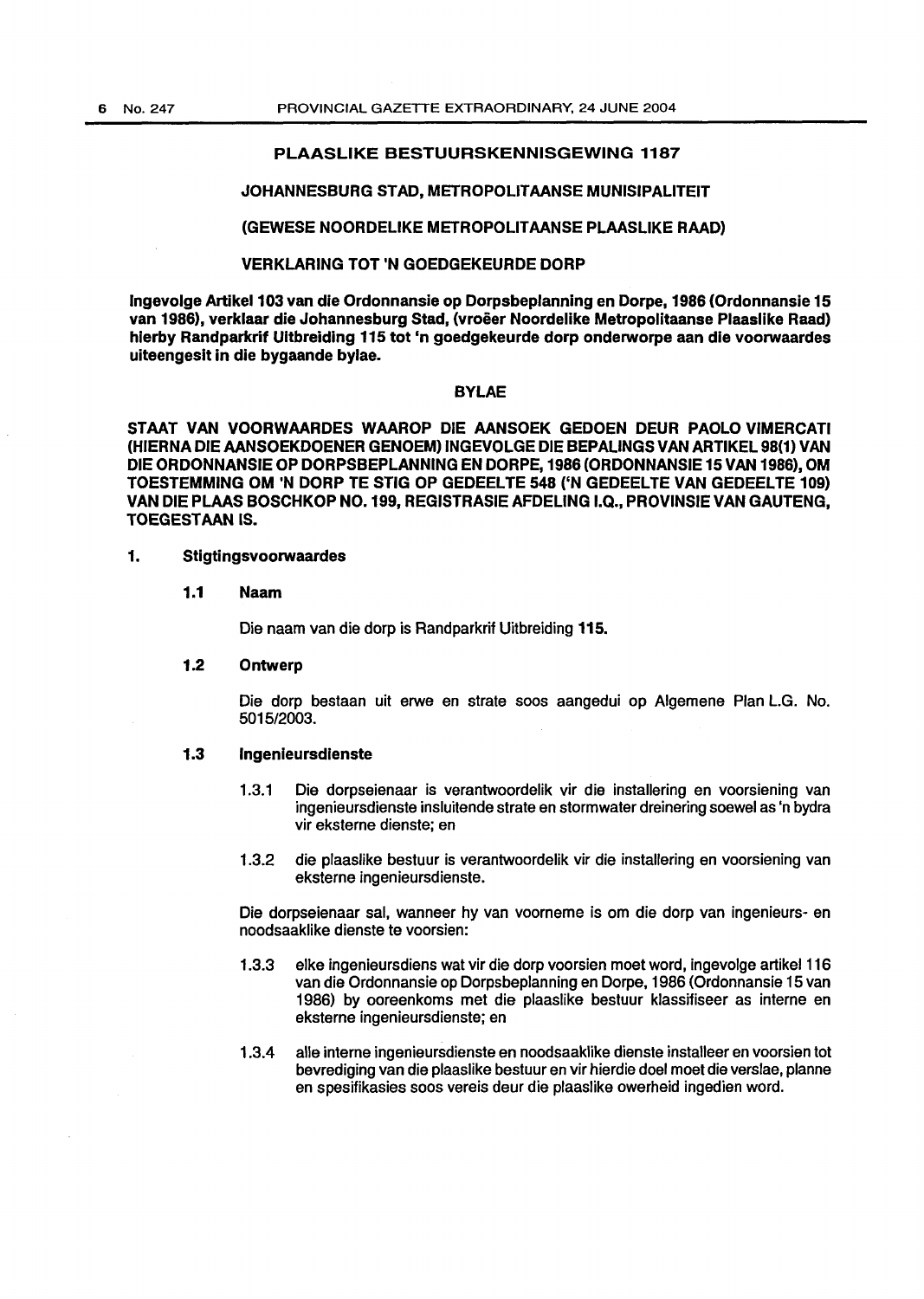#### 1.4 Begiftiging

Die dorpseienaar moat kragtens die bepalings van artikel98(2) van die Ordonnansie op Dorpsbeplanning en Dorpe, 1986 aan die plaaslike bestuur as begiftiging 'n globale bedrag vir parke (publieke oop ruimte) betaal. Hierdie bydra is betaalbaar soos bepaal deur die plaaslike bestuur, in terme van artikel 81 van die genoemde Ordonnansie.

#### 1.5 Beskikking oor bestaande titel voorwaardes

Aile erwe moet onderworpe gemaak word aan bestaande voorwaardes en serwitute, as daar is, met inbegrip van die regte op minerale.

#### 1.6 Verantwoordelikheid ten opsigte van dienste en beperking op die vervreemding van erwe.

Die dorpseienaar sal binne sodanige periode as wat die plaaslike bestuur mag bepaal, sy verantwoordelikheid nakom met betrekking tot die voorsiening van water en riooldienste sowel as vir die konstruksie van paaie en stormwater dreinering en die installering daarvan, soos wat daar vooraf tussen die eienaar en die plaaslike bestuur ooreengekom is. Erwe mag nie vervreem of oorgedra word in die naam van 'n koper alvorens die plaaslike bestuur gesertifiseer het dat voldoende waarborge/kontant bydraes aan die plaaslike bestuur betaal is in verband met die voorsiening van dienste aan die dorpseienaar.

## 1.7 Sloping van geboue en structure

Die dorpseienaar moet op eie koste aile bestaande begoue en structure wat binne boulynreserwes, kant ruimtes of oor gemeenskaplike grense galee is, laat sloop tot bevrediging van die plaaslike bestuur wanneer die plaaslike bestuur dit vereis.

### 1.8 Verwydering van rommel

Die dorpseienaar moet op eie koste all rommel binne die dorpsgebeid laat verwyder tot bevrediging van die plaaslike bestuur wanneer die plaaslike bestuur dit vereis.

#### 1.9 Verskuiwing of vervanging van munisipale dienste

lndien dit as gevolg van die stigting van die dorp nodig word om enige bestaande munisipale dienste te verskuif of te vervang moet die koste daarvan deur die dorpseienaar gedra word.

#### 1.10 Verskuiwing van kraglyne

Indian dit as gevolg van die stigting van die dorp nodig word om enige bestaande kraglyne van ESKOM te verskuif, mnoet die koste daarvan deur die dorpseienaar gedra word.

#### 1.11 Samestelllng en pllgte van die Huiselenaars Assoslasie

- 1.11.1 Die applikant sal 'n Huiseienaars Assosiasie, oordentelik en wettig saamstel tot bevrediging van die plaaslike bestuur, voor of gelyktydig met die verkoop van die eerste erf in die dorp.
- 1.11.2 Erf 4660 (Toegang) moet in die naam van die Huiseienaars Assosiasie geregistreer word.
- 1.11.3 Een en elk eienaar van erwe 4630 - 4659 moet lid word van die Huiseienaars Assosasie op oordrag van die erwe. Die Huiseienaars Assosiasie is ten volle verantwoordelik vir Erf 4660 vir aile dienste (uitgesluit dienste wat deur die raad oorgeneem word) wat binne die erwe geleë is.
- 1.11.4 Die Huiseienaars Assosiasie sal volle wetlike mag he om van een en elke lid die koste te verhaal wat nodig is om sy werk te verrig en sal wetlike regte he om sodanige kostes van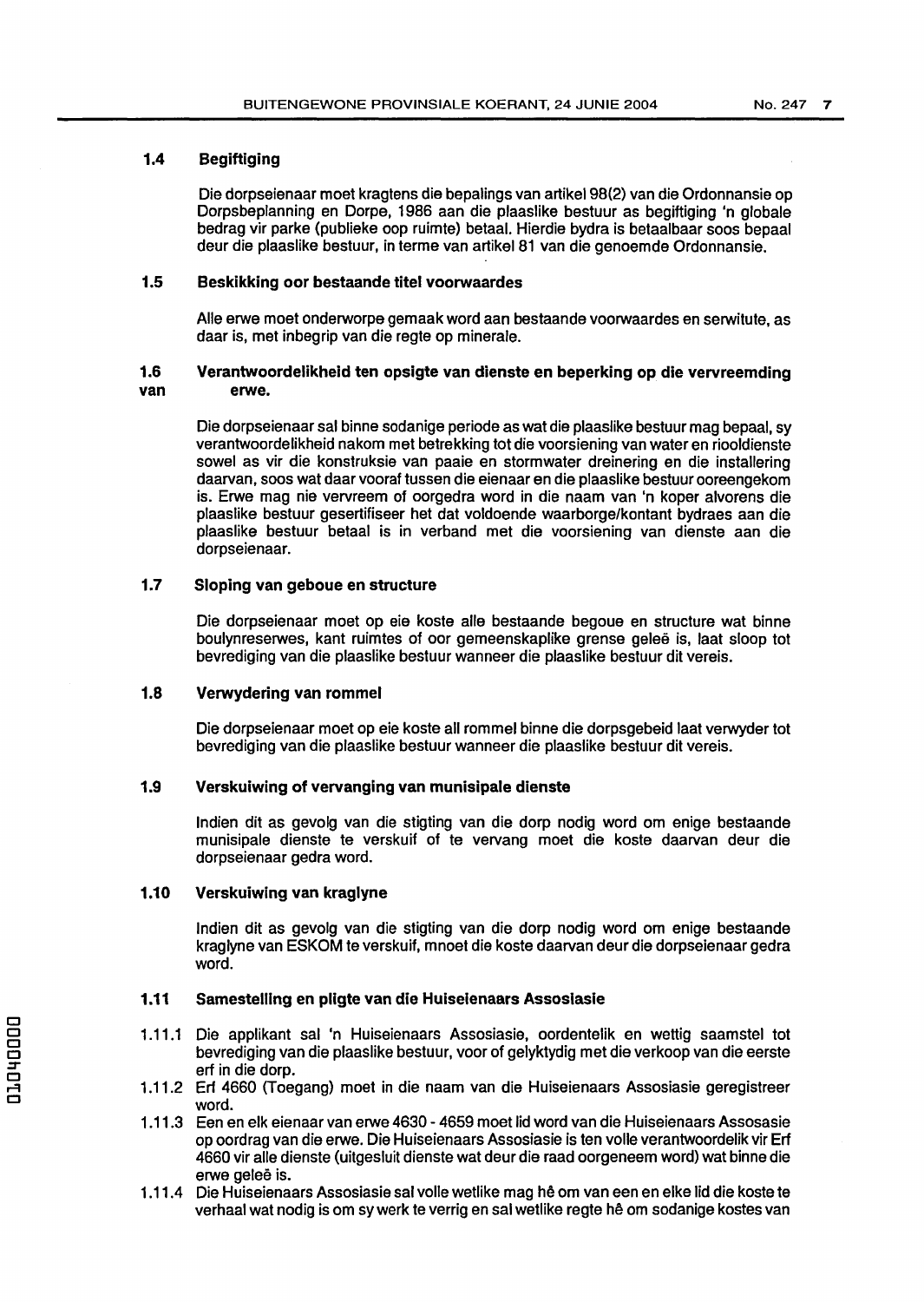enige lid te verhaal indien die lid nie sy verantwoordelikhede nakom nie.

- 1.11.5 Die plaaslike bestuur kan nie verantwoordelik gehou word indien die oppervlakte van die toegangs erf onklaar raak nie en/of enige ander dienste, met die uitsondering van dienste wat deur die Raad oorgeneem is.
- 1.11.6 Toegang van erwe 4630- 4659 na 'n publiekse straat meet oor Erf 4660 wees.
- 1.11.7 Die plaaslike bestuur meet ten aile tye tot onbepertke toegang oor Erf 4660 beskik.

#### 2. TITELVOORWAARDES

#### 2.1 Voorwaardes opgelê deur die Plaaslike Bestuur kragtens die bepalings van die Ordonnansle op Dorpsbeplanning en Dorpe,1986 {Ordonnansie 15 van 1986)

#### Aile erwe behalwe Erf 2167 is onderworpe aan die voorwaardes soos aangedui:

- 2.1.1 Die erwe is onderworpe aan 'n serwituut 2 meter breed vir riolerings- en ander munisipale doeleindes en ten gunste van die plaaslike bestuur langs enige twee grense, uitgesonderd 'n straatgrens en in die geval van 'n pypsteelerf, 'n addisionele serwituut vir munisipale doeleindes 2 meter breed oor die toegangsgedeelte van die erf, indien en wanneer verlang deur die plaaslike bestuur : Met dien verstande dat die plaaslike bestuur van sodanige serwituut mag afsien.
- 2.1.2 Geen geboue of ander strukture mag binne die voorgenoemde serwituutgebied opgerig word nie en geen grootwortelbome mag binne die gebied van sodanige serwituut of binne 'n afstand van 2 (two) meter daarvan geplant word nie.
- 2.1.3 Die plaaslike bestuur is geregtig om enige materiaal wat deur hom uitgegrawe word tydens die aanleg, onderhoud of verwydering van sodanige rioolhoofpypleidings en ander werke wat hy volgens goeddunke noodsaaklik ag, tydelik te plaas op die grond wat aan die voorgenoemde serwituut grens en voorts is die plaaslike bestuur geregtig tot redelike toegang tot genoemde grond vir die voorgenoemde doe!, onderworpe daaraari dat die plaaslike bestuur enige skade vergoed wat gedurende die aanleg, onderhoud of verwyderings van sodanige rioolhoofpypleidings en ander werke veroorsaak word.
- 2.1.4 Erf 4460

Die erf is onderworpe aan 'n serwituut van reg van weg en munisipale doeleindes ten gunste van die plaaslike bestuur, soos op die algemene plan aangedui.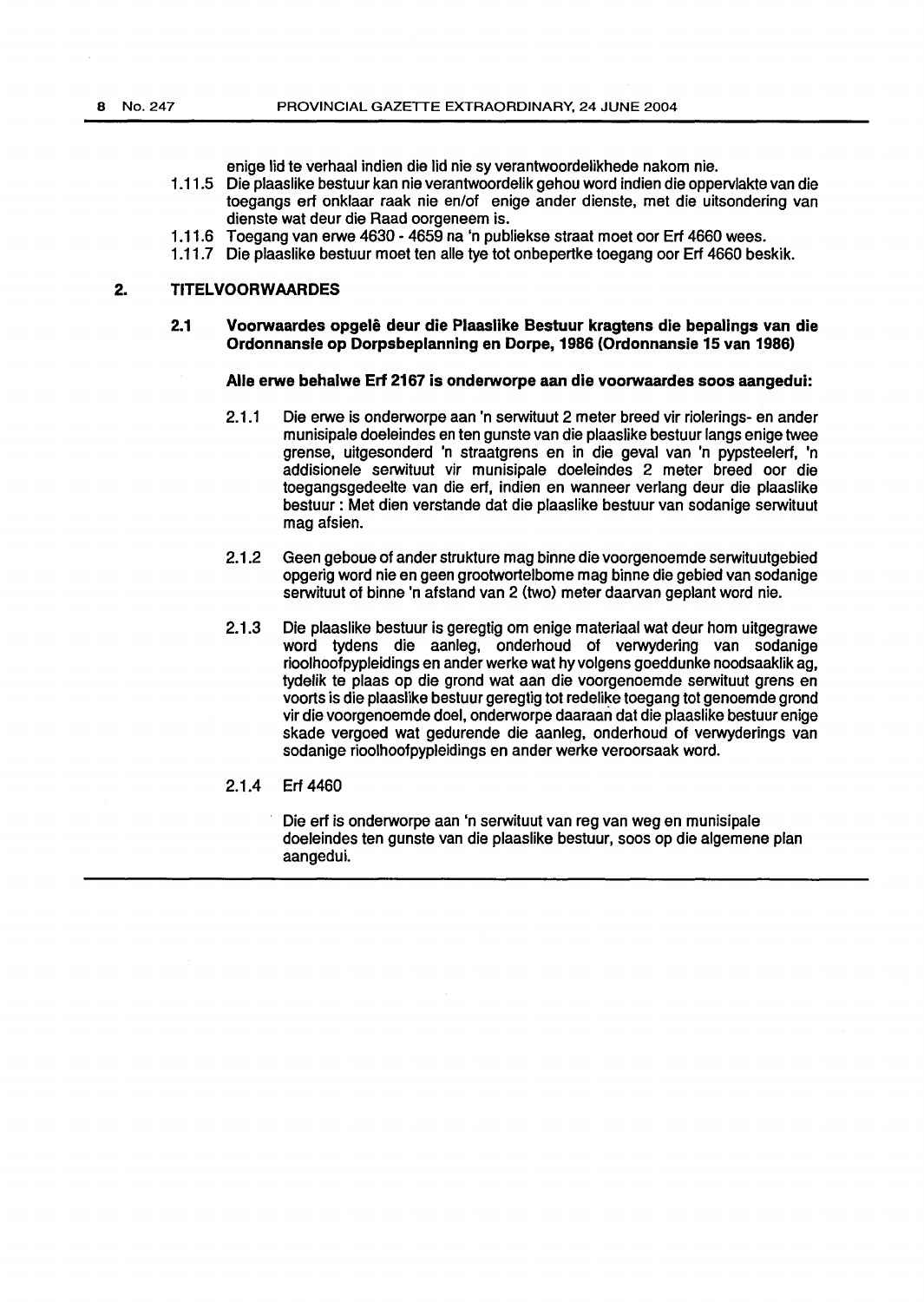## LOCAL AUTHORITY NOTICE 1188

#### RANDBURG TOWN PLANNING SCHEME, 1976: AMENDMENT SCHEME 04-0870

The City of Johannesburg, (former Northern Metropolitan Local Council), hereby declares that it has approved an amendment scheme, being an amendment of the Randburg Town Planning Scheme, 1976, comprising the same land as included in the township of Randparkrif Extension 115, in terms of the provisions of Section 125 of the Town Planning and Townships Ordinance, 1986 (Ordinance 15 of 1986).

Map 3 and scheme clauses of the amendment scheme are filed with the Deputy Director-General, Gauteng Provincial Government: Department Housing and Local Government, Marshalltown and the Assistant Director: Development Planning, Transportation and Environment, Johannesburg, Room 8100, 8<sup>th</sup> Floor, A-Block, Metropolitan Centre, Braamfontein and are open for inspection at all reasonable times.

The date this scheme will come into operation is 24 June 2004.

This amendment is known as the Randburg Amendment Scheme 04-0870.

### A NAIR: EXECUTIVE DIRECTOR, DEVELOPMENT PLANNING TRANSPORTATION AND ENVIRONMENT, CITY OF JOHANNESBURG METROPOLITAN MINICIPALITY

## PLAASLIKE BESTUURSKENNISGEWING 1188

### RANDBURG DORPSBEPLANNINGSKEMA, 1976: WYSIGINGSKEMA 04-0870

Johannesburg Stad, (vroeer Noordelike Metropolitaanse Plaalike Raad), verklaar hierby ingevolge die be palings van Artikel125 van die Ordonnansie op Dorpsbeplanning en Dorpe, 1986 (Ordonnansie 15 van 1986) dat hy 'n wysigingskema synde 'n wysiging van die Rand burg Dorpsbeplanningskema, 1976, wat uit die selfde grond as die dorp Randparkrif uitbreiding 115 bestaan, goedgekeur het.

Kaart 3 en skemaklousules van die wysigingskema word in bewaring gehou deur die Adjunk-Direkteur Generaal, Departement Behuising en Plaaslike Regering, Marshalltown en is by die Assistant Direkteur : Ontwikkelingsbeplanning, Vervoer en Omgewing, Johannesburg, Kamer 81 00, 8 ste Verdieping, A-Biok,

Metropolitaanse Sentrum, Braamfontein beskikbaar vir inspeksie te aile redelike tye.

Die datum van die inwerkingtreding van die skema is 24 June 2004.

Hierdie wysiging staan bekend as die Randburg Wysigingskema 04-0870.

#### A NAIR: UITVOERENDE DIREKTEUR, ONTWIKKELINGSBESTUUR, VERVOER EN OMGEWING JOHANNESBURG STAD, METROPOLITAANSE MUNISIPALITEIT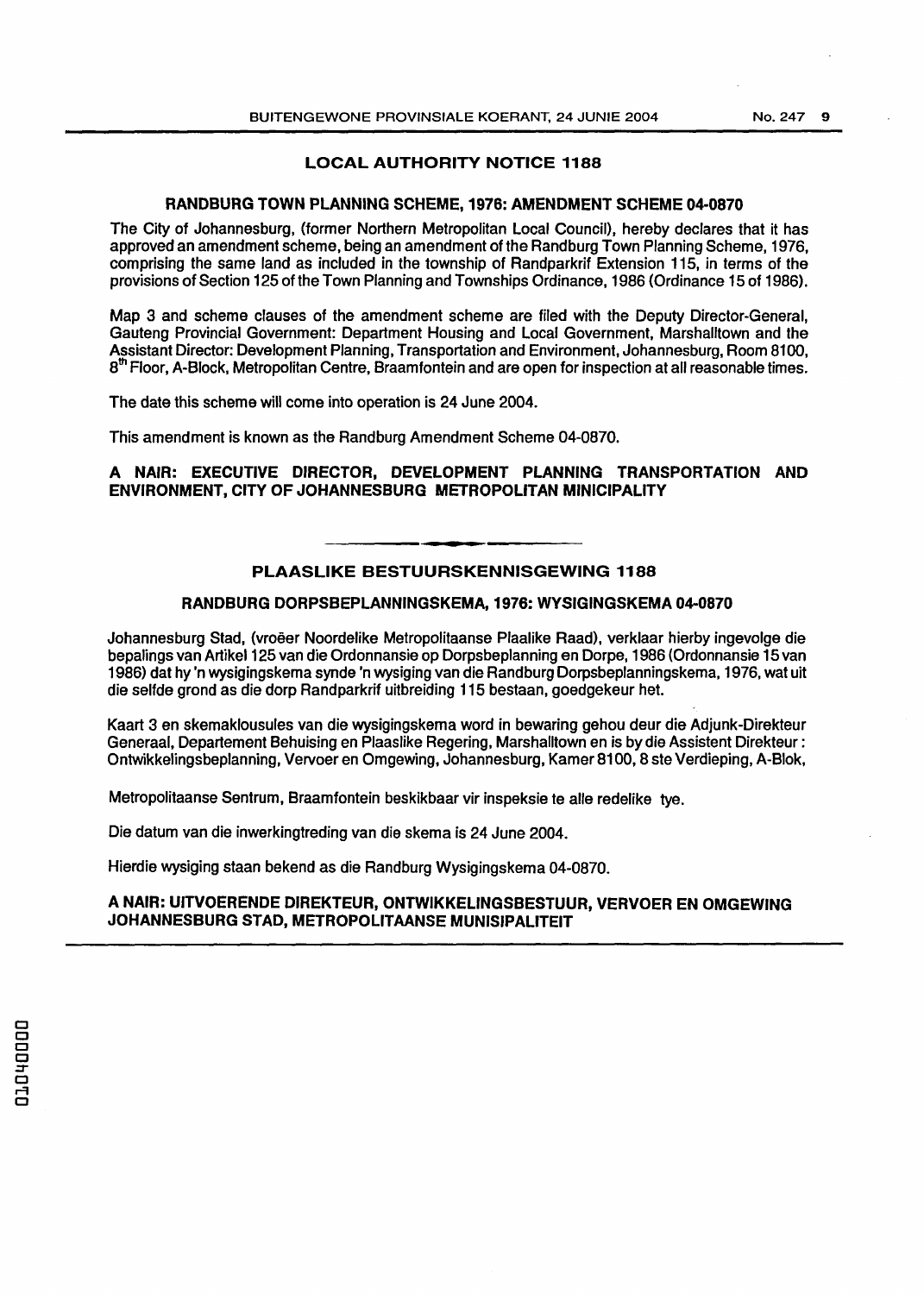

- No stacks of printed gazettes- all on computer. Think of the storage space you save.
- Offers Bill Tracker- complementing the SA Gazettes products.

For easy electronic access to full-text gazette info, subscribe to the SA Gazettes from Sabinet Online. Please visit us at www.sagazettes.co.za



Tel: (012) 643-9500, Fax: (012) 663-3543, Toll free: 0800 11 8595, e-mail: corporate@sabinet.co.za, www: http://corporate.sabinet.co.za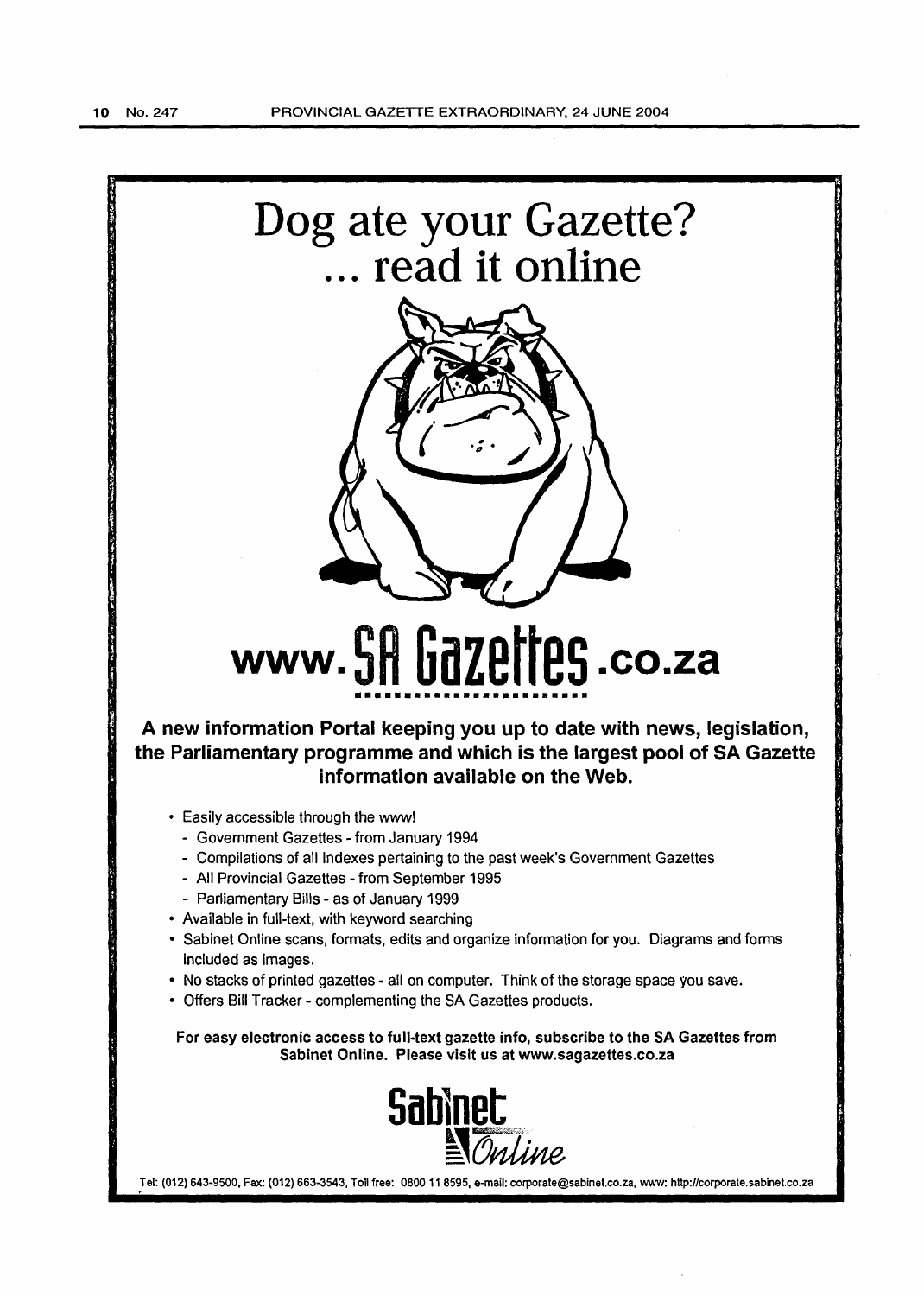Looking for out of print issues of Government and Provincial **Gazettes** 

We can provide photocopies

# **Contact**

The National Library of South Africa, Pretoria Campus PO Box 397 0001 PRETORIA

> Physical address C/o Andries and Vermeulen Streets Entrance in Andries Street

# Contact details

Tel: (012) 321-8931 Fax: (012) 325-5984 E-mail: infodesk@nlsa.ac.za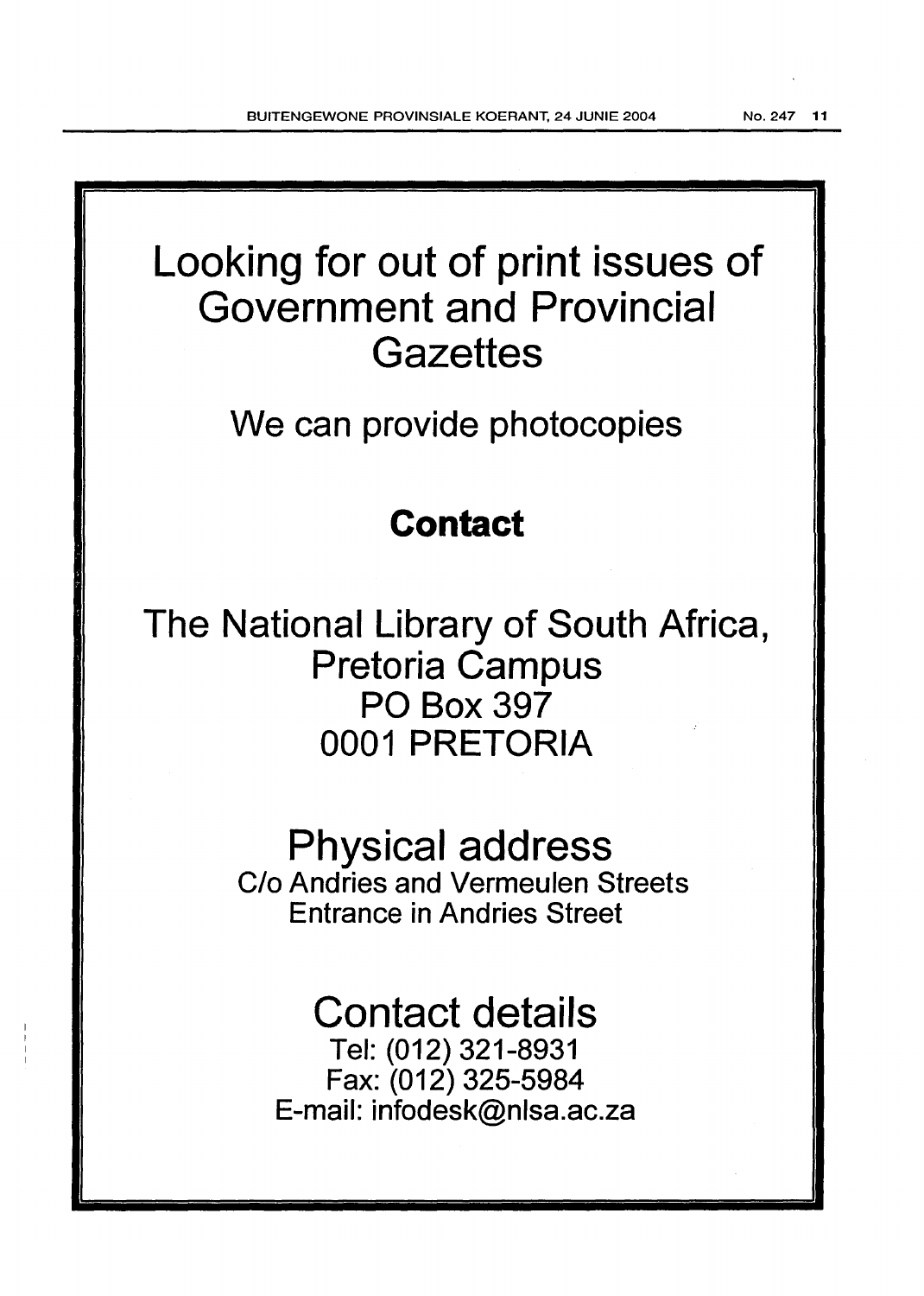$\sim$ 

 $\hat{\mathcal{A}}$ 

| <b>IMPORTANT NOTICE</b>                                                                                                                                                   |                                      |  |  |  |
|---------------------------------------------------------------------------------------------------------------------------------------------------------------------------|--------------------------------------|--|--|--|
| The                                                                                                                                                                       |                                      |  |  |  |
| <b>Gauteng Provincial Gazette Function</b>                                                                                                                                |                                      |  |  |  |
| will be transferred to the                                                                                                                                                |                                      |  |  |  |
| <b>Government Printer</b> in Pretoria                                                                                                                                     |                                      |  |  |  |
| as from 2nd January 2002                                                                                                                                                  |                                      |  |  |  |
| <b>NEW PARTICULARS ARE AS FOLLOWS:</b>                                                                                                                                    |                                      |  |  |  |
| <b>Physical address:</b>                                                                                                                                                  | <b>Postal address:</b>               |  |  |  |
| <b>Government Printing Works</b>                                                                                                                                          | Private Bag X85                      |  |  |  |
| 149 Bosman Street                                                                                                                                                         | Pretoria                             |  |  |  |
| Pretoria                                                                                                                                                                  | 0001                                 |  |  |  |
| New contact persons: Awie van Zyl Tel.: (012) 334-4523<br>Mrs H. Wolmarans Tel.: (012) 334-4591                                                                           |                                      |  |  |  |
| Fax number: (012) 323-8805                                                                                                                                                |                                      |  |  |  |
| E-mail address: awvanzyl@print.pwv.gov.za                                                                                                                                 |                                      |  |  |  |
| <b>Contact persons for subscribers:</b>                                                                                                                                   |                                      |  |  |  |
| Mrs S. M. Milanzi Tel.: (012) 334-4734                                                                                                                                    |                                      |  |  |  |
|                                                                                                                                                                           | Mrs J. Wehmeyer Tel.: (012) 334-4753 |  |  |  |
|                                                                                                                                                                           | Fax.: (012) 323-9574                 |  |  |  |
| This phase-in period is to commence from November 2001 (suggest date of<br>advert) and notice comes into operation as from 2 January 2002.                                |                                      |  |  |  |
| Subscribers and all other stakeholders are advised to send their advertise-<br>ments directly to the Government Printing Works, two weeks before the<br>2nd January 2002. |                                      |  |  |  |
| In future, adverts have to be paid in advance<br>before being published in the Gazette.                                                                                   |                                      |  |  |  |
| <b>HENNIE MALAN</b>                                                                                                                                                       |                                      |  |  |  |
| <b>Director: Financial Management</b>                                                                                                                                     |                                      |  |  |  |
| Office of the Premier (Gauteng)                                                                                                                                           |                                      |  |  |  |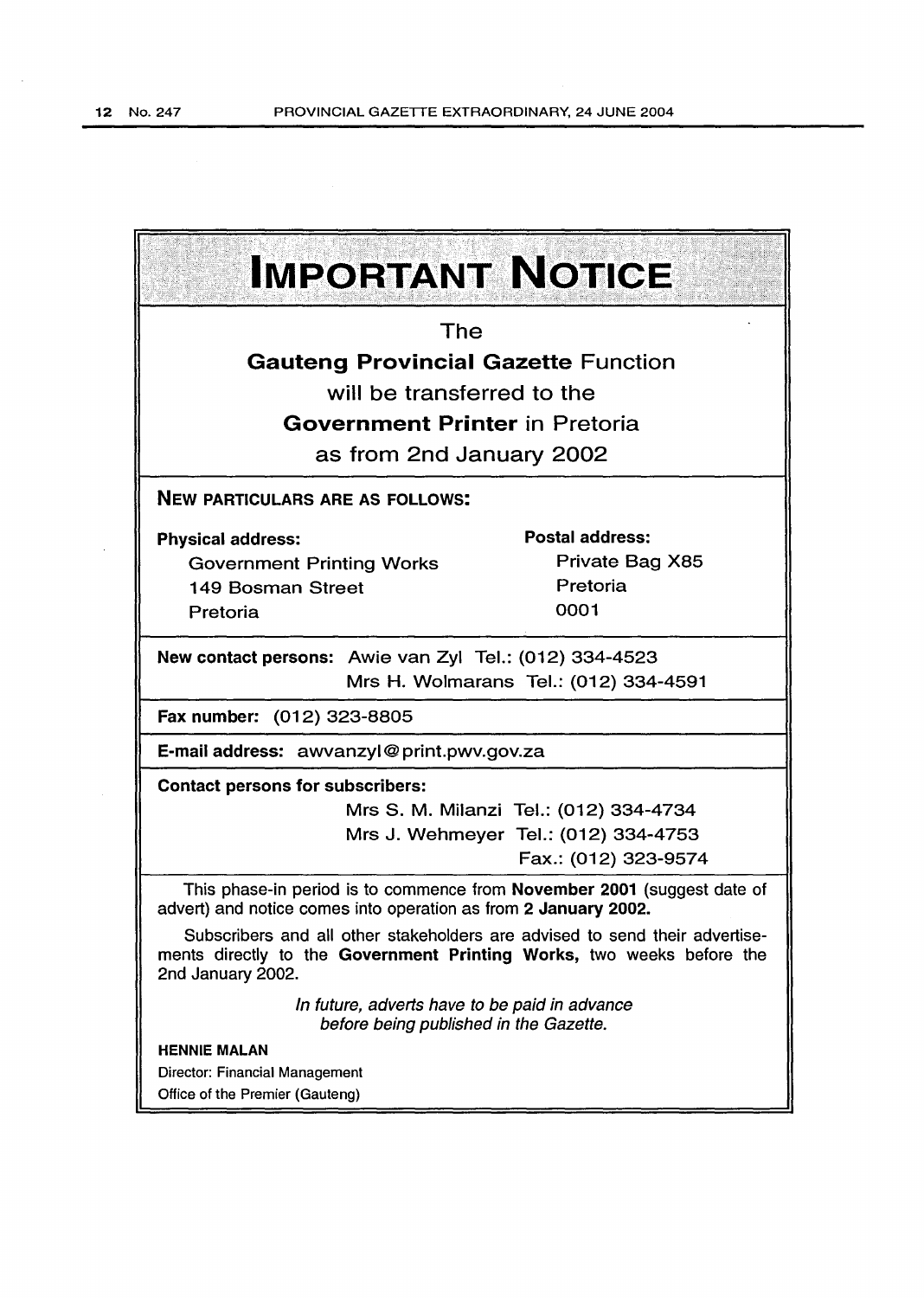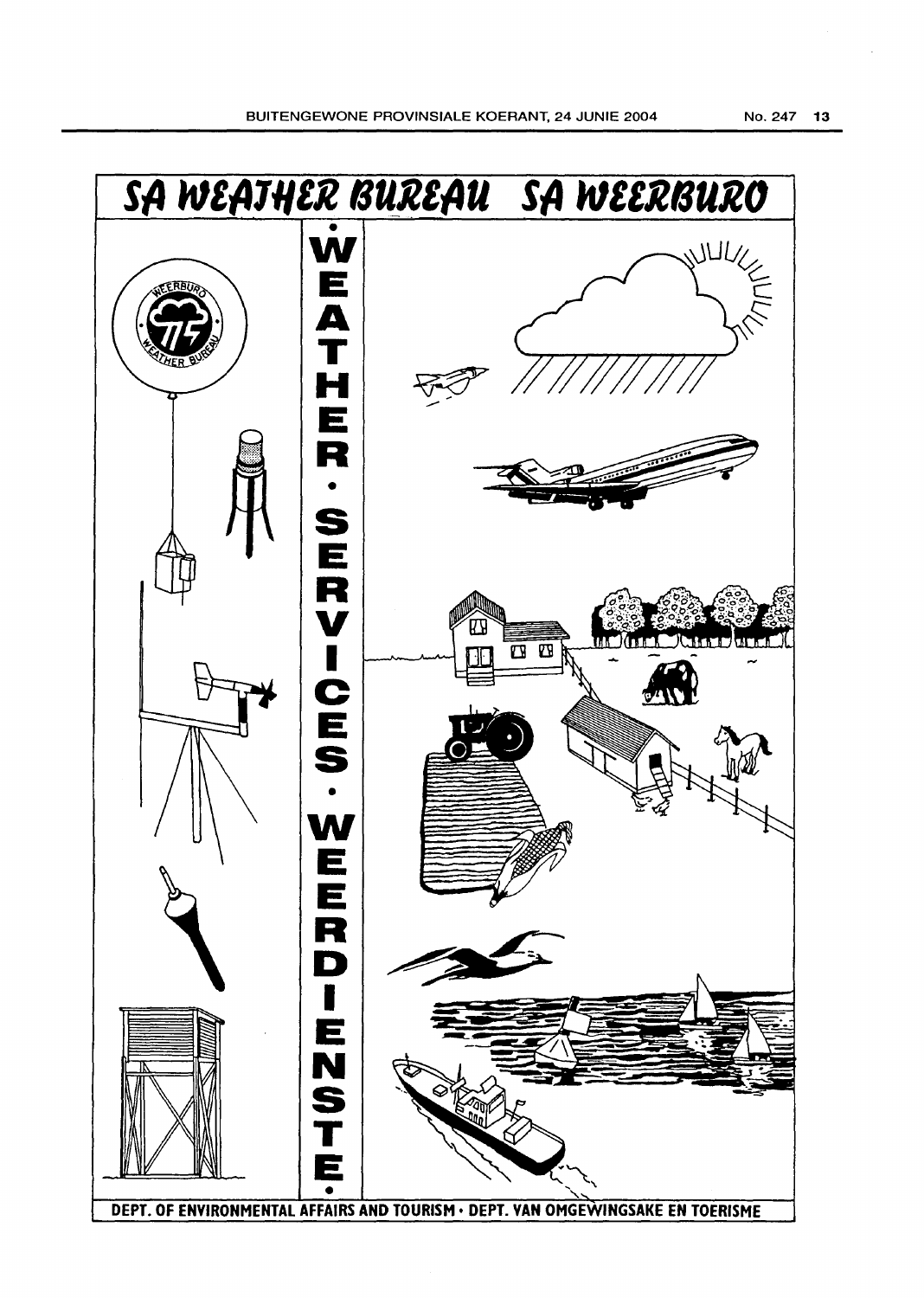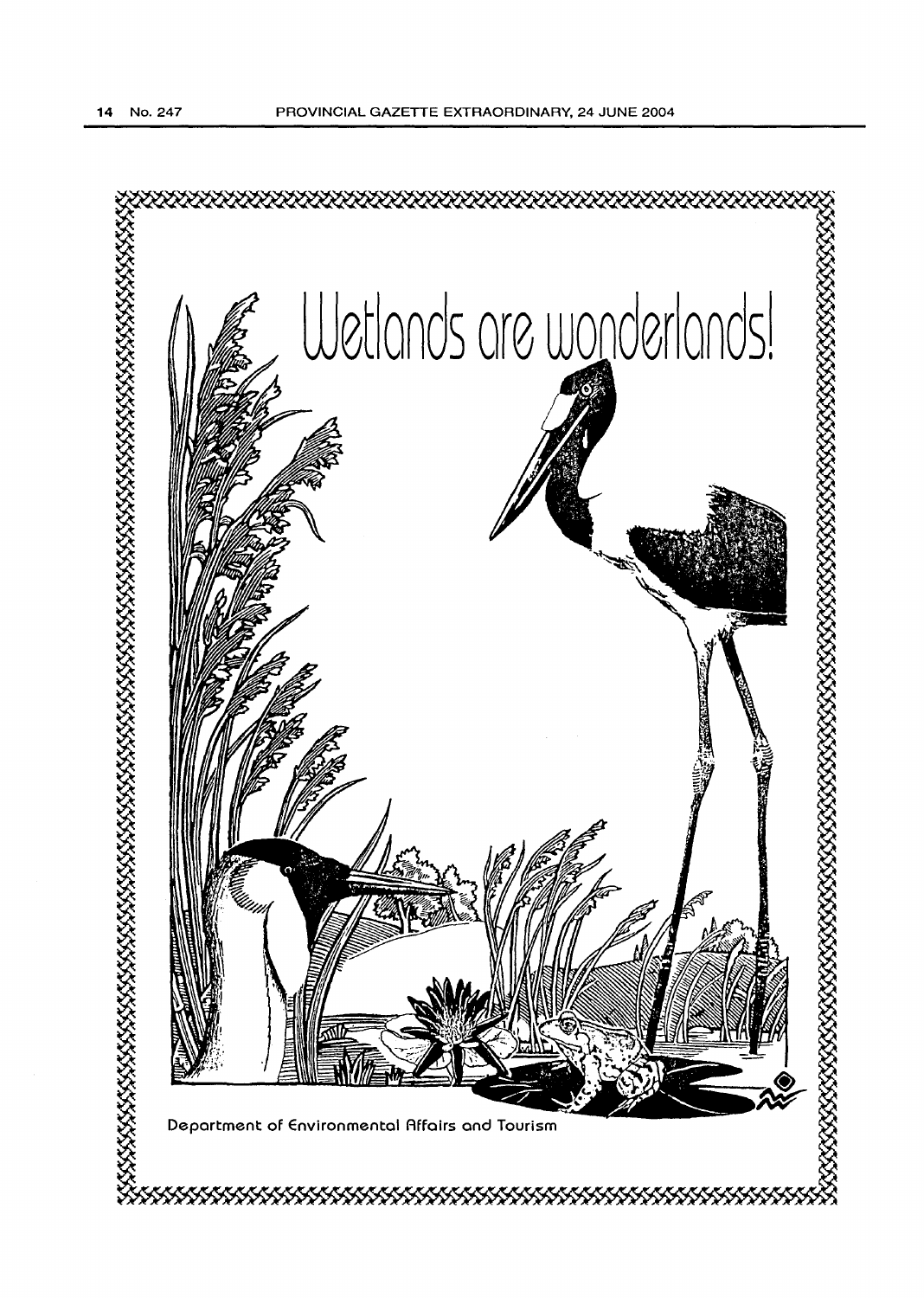